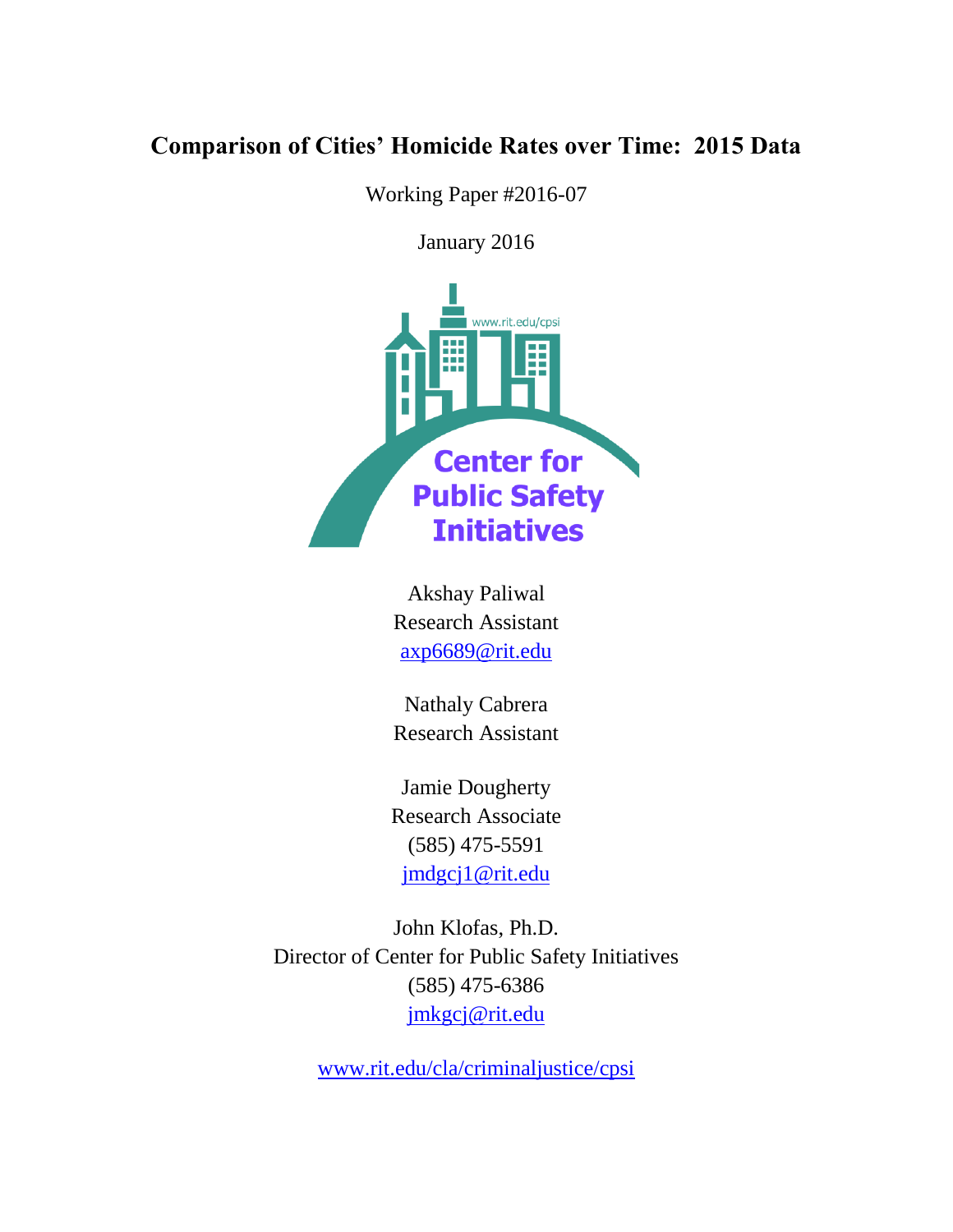The goals of this paper are to provide the most recent annual murder figures for Rochester, New York, to examine trends in those numbers, and to provide comparisons with other cities. Early each year we provide an updated version of this paper.

There were 32 reported homicides in Rochester in 2015, yielding a rate of 19.5 homicides per 100,000 people who live in the city. This rate has not fluctuated much since 2000. It is apparent from this data that Rochester continues to have a significant violence problem when compared to many other cities.

#### **Methodology and Background**

The twenty-one cities in our sample were selected to reflect a diversity of diversify locations and population sizes. The analysis relies on the U.S. Census's yearly population estimates, and FBI Uniform Crime Reporting (UCR) data on the number of murders in each city from 2000 to 2014. Because annual UCR data is not published until the fall of the following year, 2015 homicide numbers are obtained from local sources such as newspapers and state or city publications.<sup>1</sup> Finally, to account for differences in population size across cities, we compare homicide rates using the number of homicides per 100,000 residents of a city.

#### **Results**

Data show that U.S. homicide rates have been steadily dropping since the early 1990's, from 9.5 homicides per 100,000 people in 1993 to 4.5 homicides per 100,000 in 2014 (Siegel, 2011). We only examine cities in this paper, so the homicide rates are generally higher than the national average, as homicide is more common in cities. Table 1 displays the number of homicides and the homicide rates in 2015 for each city in our sample as well as each city's average homicide rate from 2000 to 2014.

 $\overline{a}$ 

<sup>1</sup> Homicide rates for 2015 were sometimes calculated based on the 2014 population estimate due to an unavailability of 2015 population data for certain cities.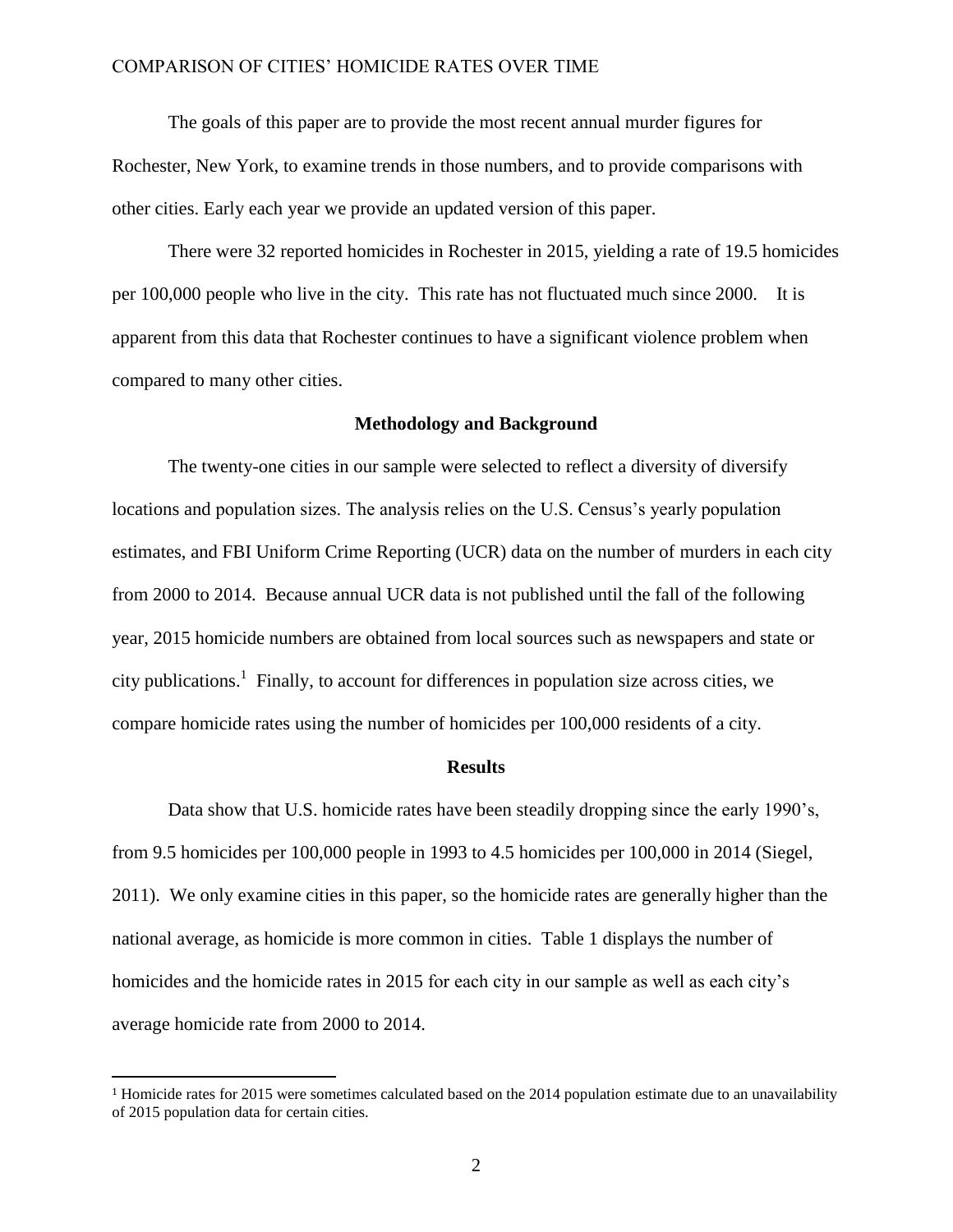| <b>City</b>             | 2015 Homicide | Number of 2015   | 2000-2014 Average     | <b>Percent Change</b> |
|-------------------------|---------------|------------------|-----------------------|-----------------------|
|                         | Rate          | <b>Homicides</b> | <b>Homicide Count</b> | from Average          |
| Detroit, MI             | 45.0          | 295              | 362.3                 | $-18.6%$              |
| New Orleans, LA         | 42.7          | 164              | 200.8                 | $-18.3%$              |
| Newark, NJ              | 40.0          | 81               | 87.7                  | $-7.7%$               |
| St. Louis, MO           | 38.0          | 188              | 128.4                 | 46.4%                 |
| Oakland, CA             | 22.0          | 93               | 102.1                 | $-8.9\%$              |
| Pittsburgh, PA          | 19.6          | 60               | 52.7                  | 13.9%                 |
| <b>Rochester, NY</b>    | 19.5          | 41               | 40.9                  | 0.2%                  |
| Richmond, VA            | 18.4          | 40               | 58.9                  | $-32.0%$              |
| Washington, DC          | 18.1          | 119              | 172.7                 | $-31.1%$              |
| Chicago, IL             | 17.9          | 488              | 505.3                 | $-3.4%$               |
| Atlanta, GA             | 15.6          | 71               | 109.1                 | $-34.9%$              |
| Buffalo, NY             | 15.5          | 40               | 52.5                  | $-23.8%$              |
| Syracuse, NY            | 14.5          | 21               | 17.5                  | 20.2%                 |
| Cleveland, OH           | 14.0          | 97               | 79.9                  | 21.5%                 |
| Dallas, TX              | 9.3           | 119              | 184.0                 | $-35.3%$              |
| Los Angeles, CA         | 7.2           | 283              | 419.0                 | $-32.5%$              |
| Boston, MA              | 6.1           | 40               | 58.6                  | $-31.8%$              |
| Colorado Springs,<br>CO | 5.8           | 26               | 19.3                  | 34.5%                 |
| Anchorage, AK           | 5.3           | 16               | 14.3                  | 11.6%                 |
| Albany, NY              | 5.1           | 5                | 7                     | $-28.6%$              |
| New York, NY            | 4.1           | 351              | 522.6                 | $-32.8%$              |

*Table 1: 2015 Homicide Number and Rates Compared to 2000-2014 Average for Sample Cities*

When we compare Rochester's homicide rate to that of other upstate New York cities over the last fifteen years (Figure 1), we see that Rochester and Buffalo have consistently higher homicide rates than the other upstate cities. While some people may believe that Buffalo has more homicide than Rochester, when we look at the rates per capita, it is evident that these cities rates are on very close to each other each year.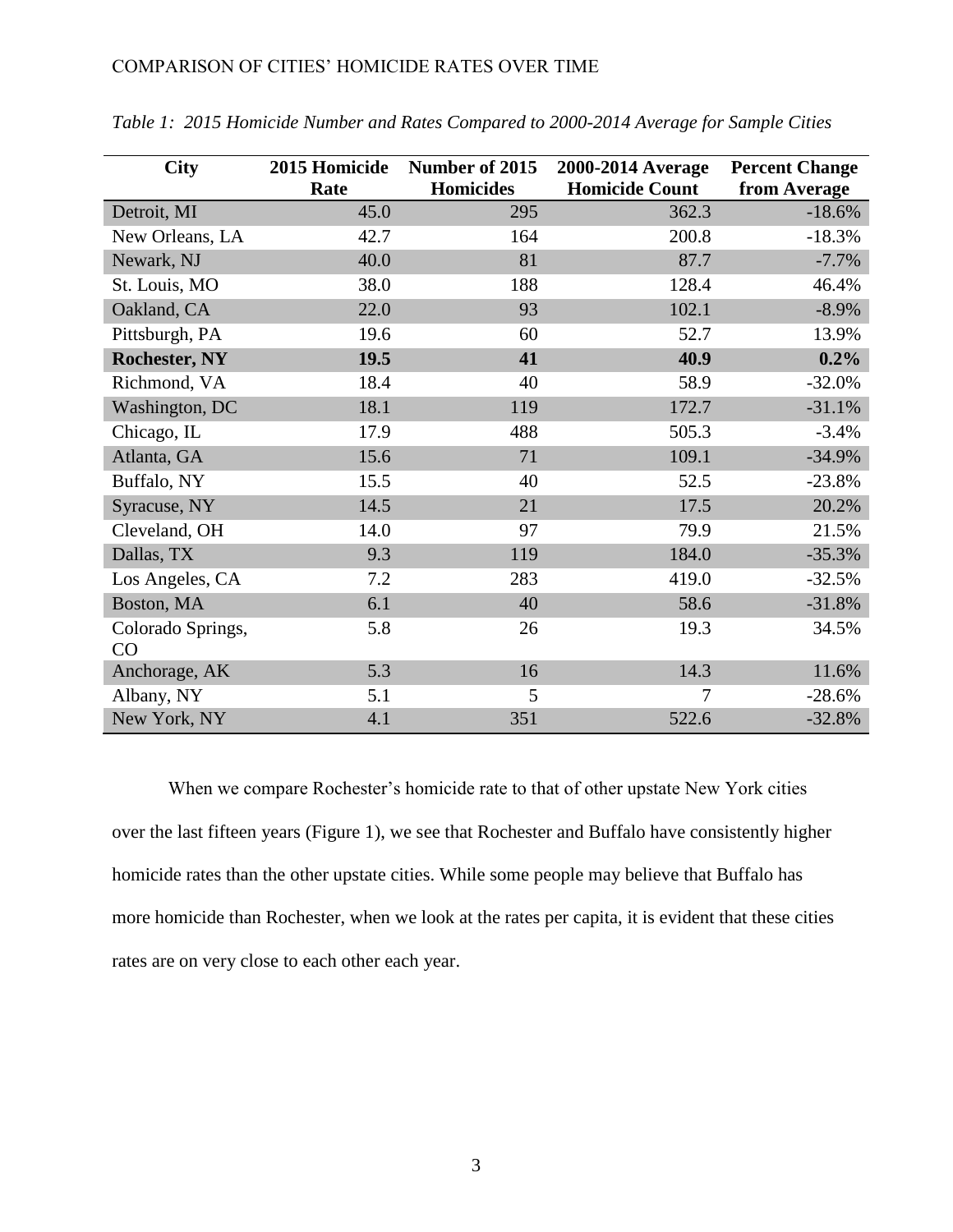

*Figure 1: Homicide Rates in Upstate New York Cities, 2000-2015*

Figure 2 shows Rochester's homicide rate compared to cities with similar population sizes around the country. As perhaps would be expected, St. Louis and Newark have historically high homicide rates, and Anchorage, AK's rate is quite low (close to the national average). Richmond, VA has seen significant reductions in its homicide rate over the past fifteen years. It is clear, though, that even cities of similar size vary drastically in their homicide rates.

*Figure 2: Rochester's Homicide Rates Compared to Cities with Similar Population Sizes*

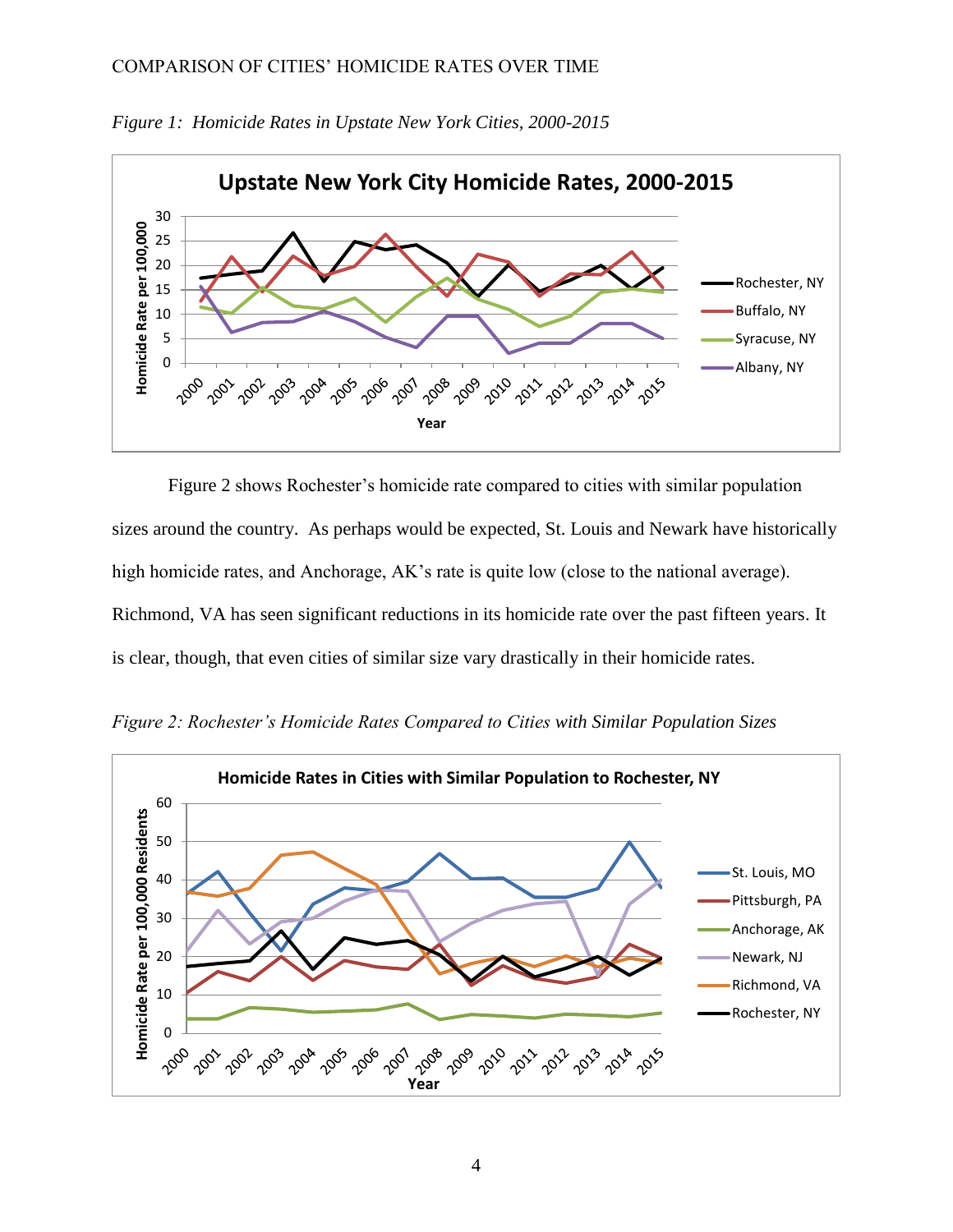Figure 3 shows Rochester's homicide rate compared to larger cities. It may surprise some that Rochester's homicide rate is much higher than that of Dallas, Boston, Los Angeles, and New York, and it has been for some time. Also, despite the reputation Chicago has in the media for serious problems with homicide, Rochester's rates have consistently been very similar to that of Chicago. While Washington, D.C. had historically high rates of homicide, it has decreased in recent years. Most would probably not be surprised to find that Detroit's homicide rates have remained very high in the past fifteen years.

The 2001 peak in New York, NY is due to the terrorist attacks on September 11, 2001. The approximate number of homicides in 2001 without including this incident is 495, or 6.2 homicides per 100,000, which is similar to other years shown for New York City.



*Figure 3: Rochester's Homicide Rates Compared to Large U.S. Cities*

Table 2 shows the percent change in homicide rates for each of our sample cities between 2000 and 2015. (A range of three years for the start and end dates was used to decrease the influence of any one year, if that year had an unusually high or low homicide rate.)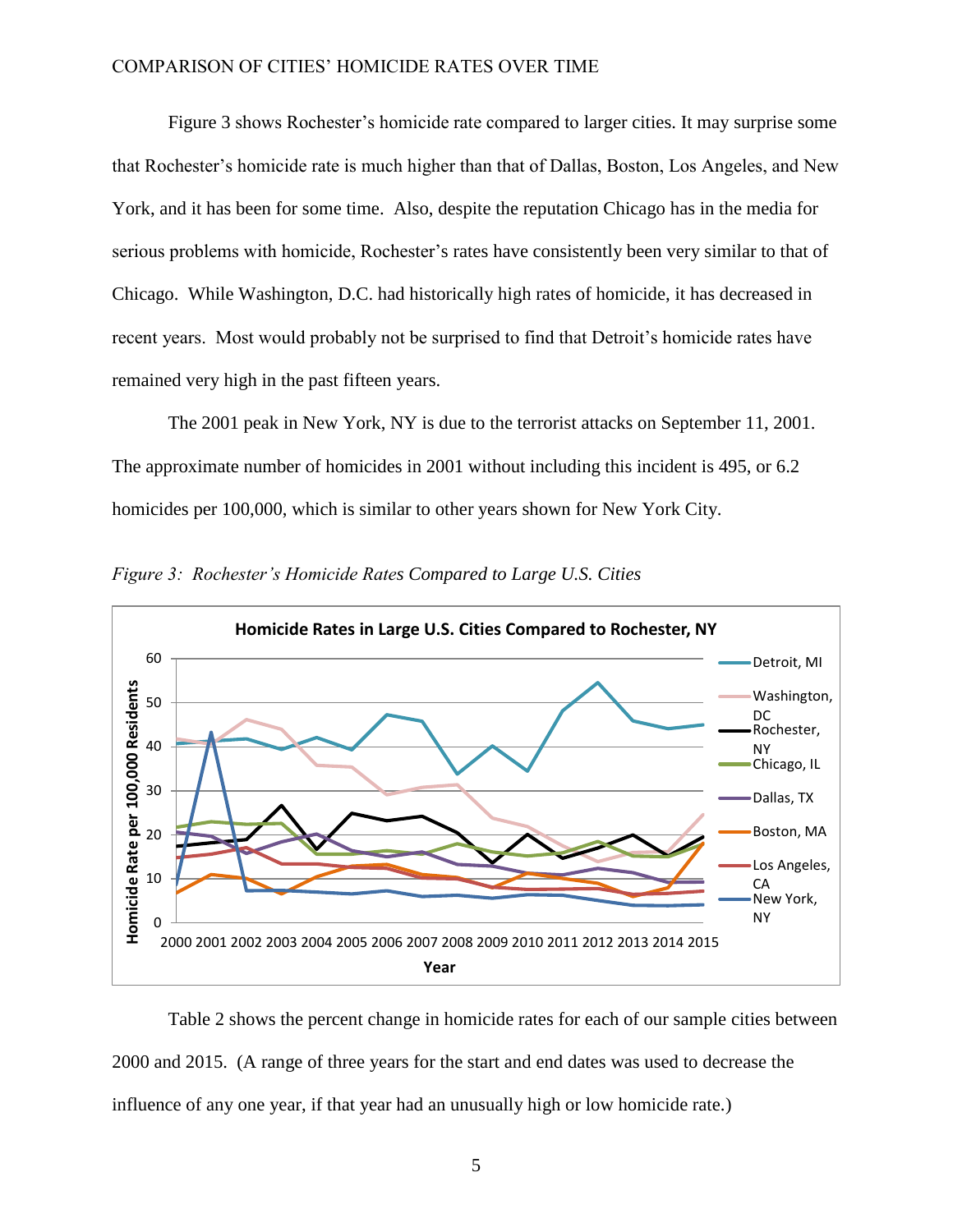| <b>City</b>          | 2000-2002 Avg. | 2013-2015 Avg. | <b>Percent Change</b> |
|----------------------|----------------|----------------|-----------------------|
| New York, NY         | 19.8           | 4.0            | $-79.7%$              |
| Washington, DC       | 42.9           | 16.1           | $-62.4%$              |
| Los Angeles, CA      | 15.8           | 6.8            | $-57.1%$              |
| Richmond, VA         | 36.8           | 18.4           | $-50.0\%$             |
| Atlanta, GA          | 33.5           | 17.6           | $-47.3%$              |
| Dallas, TX           | 18.7           | 10.0           | $-46.7%$              |
| Albany, NY           | 10.1           | 7.1            | $-29.7%$              |
| Chicago, IL          | 22.4           | 16.0           | $-28.3%$              |
| Seattle, WA          | 5.1            | 4.4            | $-14.9%$              |
| New Orleans, LA      | 46.8           | 41.2           | $-12.0%$              |
| Oakland, CA          | 23.4           | 21.3           | $-8.9\%$              |
| <b>Rochester, NY</b> | 18.2           | 18.2           | $0.4\%$               |
| Detroit, MI          | 41.3           | 45.0           | 9.0%                  |
| St. Louis, MO        | 36.6           | 41.9           | 14.3%                 |
| Buffalo, NY          | 16.4           | 18.8           | 14.9%                 |
| Boston, MA           | 9.3            | 10.7           | 15.1%                 |
| Newark, NJ           | 25.6           | 29.6           | 15.8%                 |
| Colorado Springs, CO | 4.8            | 5.6            | 17.4%                 |
| Cleveland, OH        | 13.8           | 16.3           | 18.1%                 |
| Syracuse, NY         | 12.4           | 14.7           | 18.8%                 |
| Pittsburgh, PA       | 13.4           | 19.2           | 42.7%                 |
| Anchorage, AK        | 4.8            | 7.6            | 58.9%                 |

*Table 2: Percent Change in Homicide Rates for Sample U.S. Cities, 2000-2015*

Despite there being major reductions in homicide rates in cities across the country, including New York<sup>2</sup>; Washington, D.C.; Los Angeles; and Chicago, Rochester, NY has essentially remained constant in its homicide rate. Rochester's neighboring cities of Syracuse, NY and Buffalo, NY have seen more significant increases during this time than Rochester has.

The U.S. in general has much higher homicide rates than many other countries such as Canada, the U.K., Australia, and Ireland. Since Rochester is geographically very close to several major Canadian cities, Figure 4 shows how Rochester's 2015 homicide rate compares to that of several Canadian cities. Toronto, for example, is not very far from Rochester, but Rochester's

 $\overline{a}$ 

<sup>&</sup>lt;sup>2</sup> The percent change in New York City is strongly influenced by terrorist attacks on September 11, 2001, in which the deaths were counted as homicides. If you exclude the deaths from 9/11, the average homicide rate for 2000-2002 is actually 8, meaning that the percent change without these deaths is about -50%.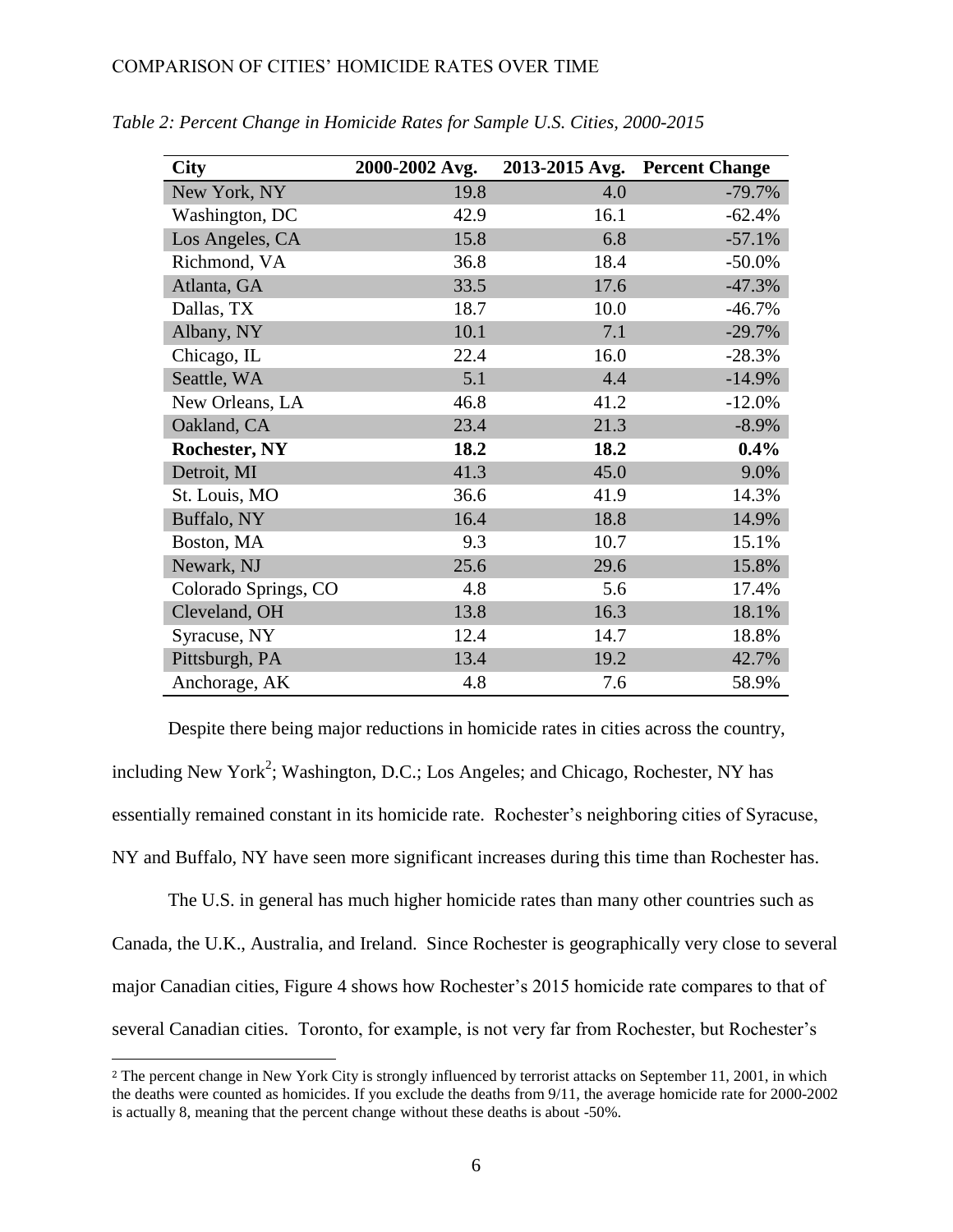homicide rate is nine times higher. Even more remarkably, Detroit is a ten-minute drive away from Windsor, Ontario over the Detroit River, yet the residents of Detroit are 24 times more likely to be a victim of homicide than the resident of Windsor. Note that Rochester and Windsor both have populations of about 200,000 people.



*Figure 4: 2015 Homicide Rates in Canadian Cities Compared to Rochester and Detroit*

#### **Conclusion**

An explanation for why some cities have seen reductions in homicides and some have seen increases is beyond the scope of this paper. Nonetheless, from the data presented here, we see that Rochester's homicide rate has been consistently higher than some major cities such as New York City and Los Angeles and on par if not slightly higher than Chicago. It may also be surprising that Rochester's homicide rate has remained relatively constant in the past sixteen years. Many cities have achieved significant reductions in homicide rates between 2000 and 2015, while others, including Syracuse and Buffalo, have seen increases in homicide rates. These historically high homicide rates in Rochester and elsewhere in upstate New York must be fully acknowledged if progress is to be made in reducing the number of homicides in our community.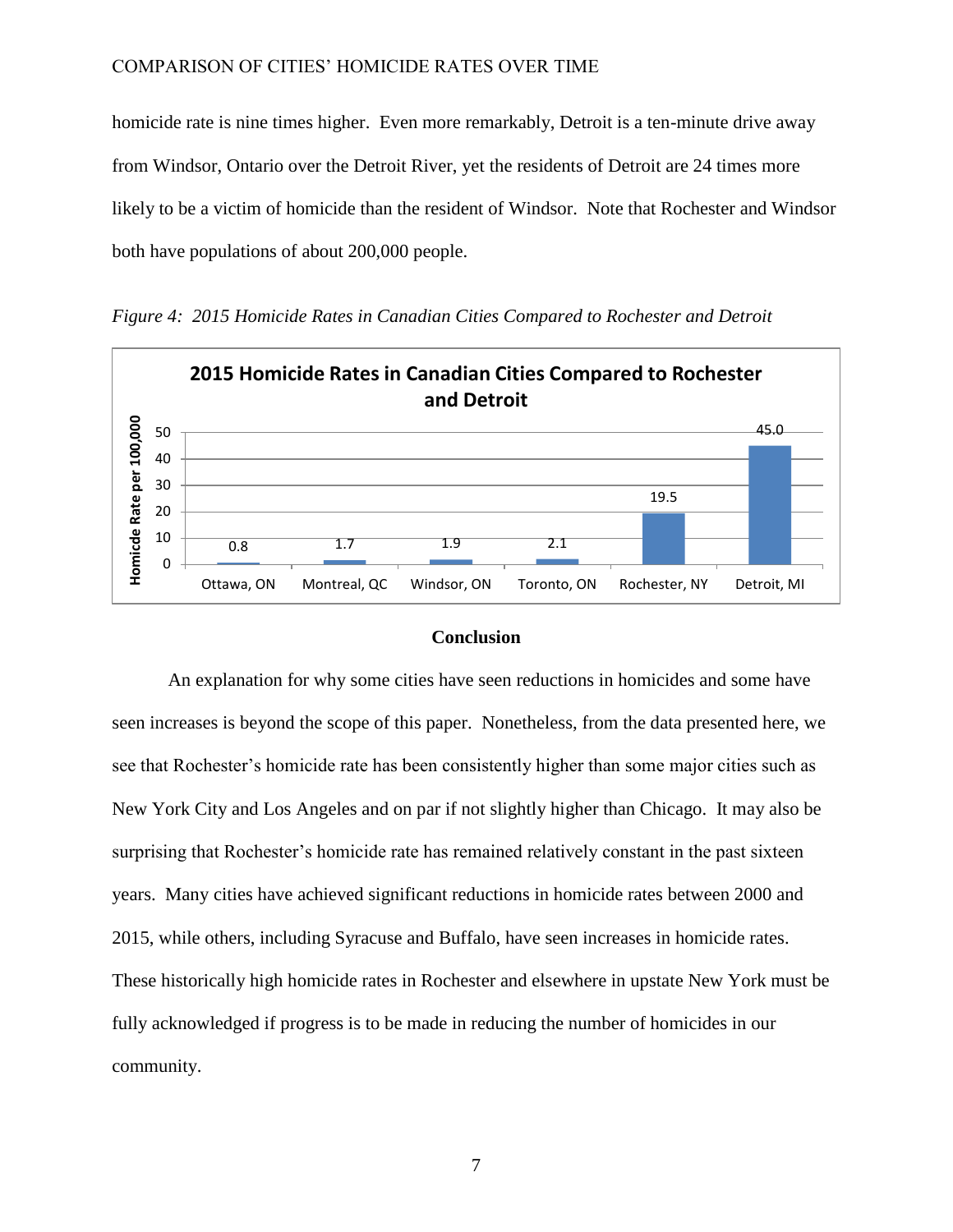## References

| references                                                                                                                                                                                                                                                                                                                                                                                                                                                                                              |  |  |  |
|---------------------------------------------------------------------------------------------------------------------------------------------------------------------------------------------------------------------------------------------------------------------------------------------------------------------------------------------------------------------------------------------------------------------------------------------------------------------------------------------------------|--|--|--|
| 2015 Cleveland murder stats. (2015, September 28). Retrieved from<br>http://www.cleveland19.com/story/30132315/2015-cleveland-murder-stats<br>Abouhalkah, Y. (2015, January 1). In Missouri's two bloody cities, St. Louis swamped Kansas<br>City in 2014 murders. The Kansas City Star. Retrieved from: http://www.kansascity.com/<br>opinion/opn-columns-blogs/yael-t-abouhalkah/ article5312028.html<br>Allen, E. (2015, January 19). Teamwork cited in Mass. State police solving oh homicides. The |  |  |  |
| Boston Globe. Retrieved from: http://www.bostonglobe.com/metro/2015/01/18/mass-                                                                                                                                                                                                                                                                                                                                                                                                                         |  |  |  |
| state-police-solved-nearly-percent-                                                                                                                                                                                                                                                                                                                                                                                                                                                                     |  |  |  |
| homicidesinvestigated/zkrV50GOWsZ2JEk9iUxp0I/story.htm                                                                                                                                                                                                                                                                                                                                                                                                                                                  |  |  |  |
| Atlanta crime reports show 2015 may be the deadliest in years. (2015, October 28). Retrieved                                                                                                                                                                                                                                                                                                                                                                                                            |  |  |  |
| from http://www.11alive.com/story/news/health/2015/10/27/mayor-reed-on-atlantas-                                                                                                                                                                                                                                                                                                                                                                                                                        |  |  |  |
| rising-murder-rate-for-2015/74719254/                                                                                                                                                                                                                                                                                                                                                                                                                                                                   |  |  |  |
| Atlanta Police Department (n.d.). Crime Statistics: Zone 5 Alerts. Retrieved from:                                                                                                                                                                                                                                                                                                                                                                                                                      |  |  |  |
| http://www.atlantapd.org/Zone5.aspx                                                                                                                                                                                                                                                                                                                                                                                                                                                                     |  |  |  |
| Buffalo police Department (n.d.). 2014 Homicides. Retrieved from: http://www.bpdny                                                                                                                                                                                                                                                                                                                                                                                                                      |  |  |  |
| .org/Home/Statistics/2014Homicides                                                                                                                                                                                                                                                                                                                                                                                                                                                                      |  |  |  |
| Catrow, R. (2014, December 22). Richmond homicides in 2014. RVANews.com. Retrieved from:                                                                                                                                                                                                                                                                                                                                                                                                                |  |  |  |
| www.google.com/fusiontables/data?docid=                                                                                                                                                                                                                                                                                                                                                                                                                                                                 |  |  |  |
| 1KO8O7GWAGk1wZJePvV3OhWF0P9AKZhgHGDj0GcA#rows:id=1                                                                                                                                                                                                                                                                                                                                                                                                                                                      |  |  |  |
| Catrow, R. (2016, January 3). Richmond homicides in 2015. Retrieved from                                                                                                                                                                                                                                                                                                                                                                                                                                |  |  |  |
| http://rvanews.com/news/richmond-homicides-in-2015/121761                                                                                                                                                                                                                                                                                                                                                                                                                                               |  |  |  |
| Cherry, P. (2015, December 30). Montreal homicides in 2015: A roundup. Montreal Gazette.                                                                                                                                                                                                                                                                                                                                                                                                                |  |  |  |
| Retrieved from: http://montrealgazette.com/news/local-news/montreal-homicides-in-                                                                                                                                                                                                                                                                                                                                                                                                                       |  |  |  |
| 2015                                                                                                                                                                                                                                                                                                                                                                                                                                                                                                    |  |  |  |
| Chicago Police Department. (n.d.) Making Chicago the safest big city in America. Crime                                                                                                                                                                                                                                                                                                                                                                                                                  |  |  |  |
| Reduction Initiatives: 2003-2007. Chicago Police Department, Research and<br>development Division. Retrieved from:                                                                                                                                                                                                                                                                                                                                                                                      |  |  |  |
| https://portal.chicagopolice.org/portal/page/portal/ClearPath/                                                                                                                                                                                                                                                                                                                                                                                                                                          |  |  |  |
| News/Statistical%20Reports/Other%20Reports/MakingChicagoSafe.pdf                                                                                                                                                                                                                                                                                                                                                                                                                                        |  |  |  |
| City Population (n.d.). City population: Canada. Retrieved from:                                                                                                                                                                                                                                                                                                                                                                                                                                        |  |  |  |
| http://www.citypopulation.de/Canada.html                                                                                                                                                                                                                                                                                                                                                                                                                                                                |  |  |  |
| Coleman, V. (2015, October 24). Newark 19-year-old ID'd as city's 81st homicide victim.                                                                                                                                                                                                                                                                                                                                                                                                                 |  |  |  |
| Retrieved from http://www.nj.com/essex/index.ssf/2015/10/victim_in_city.html                                                                                                                                                                                                                                                                                                                                                                                                                            |  |  |  |
| Crime Reports & Statistics (2015 Homicides). (n.d.). Retrieved January 16, 2016, from Buffalo                                                                                                                                                                                                                                                                                                                                                                                                           |  |  |  |
| Police Department website: http://www.bpdny.org/Home/Statistics/2015Homicides                                                                                                                                                                                                                                                                                                                                                                                                                           |  |  |  |
| $\frac{1}{1}$ 11 1 1 1 1 1 1 1 $\alpha$ 1 1 $\alpha$                                                                                                                                                                                                                                                                                                                                                                                                                                                    |  |  |  |

- Crime statistics: murders, rapes, robberies, assaults, burglaries, thefts, auto thefts, arson, law enforcement employees, police officers, crime map. (n.d.). Retrieved from City-Data database.
- Disis, J., Evans, T. & Guerra, K. (2015, January 8). 2014 Indianapolis homicide count is highest in 8 years. *INDY Star: A Gannet Company*. Retrieved from: www.indystar.com/story /news/crime/2015/01/01/2014-homicides-top- last-years/ 21069779/
- Exner, R. (2015, January 17). Details for 150 shooting deaths in Cuyahoga County in 2014. Cleveland, OH. Retrieved from: [http://www.cleveland.com/datacentral/index.ssf/](http://www.cleveland.com/datacentral/index.ssf/%20%202015/01/details_for_150_shootings_deat.html)  [2015/01/details\\_for\\_150\\_shootings\\_deat.html](http://www.cleveland.com/datacentral/index.ssf/%20%202015/01/details_for_150_shootings_deat.html)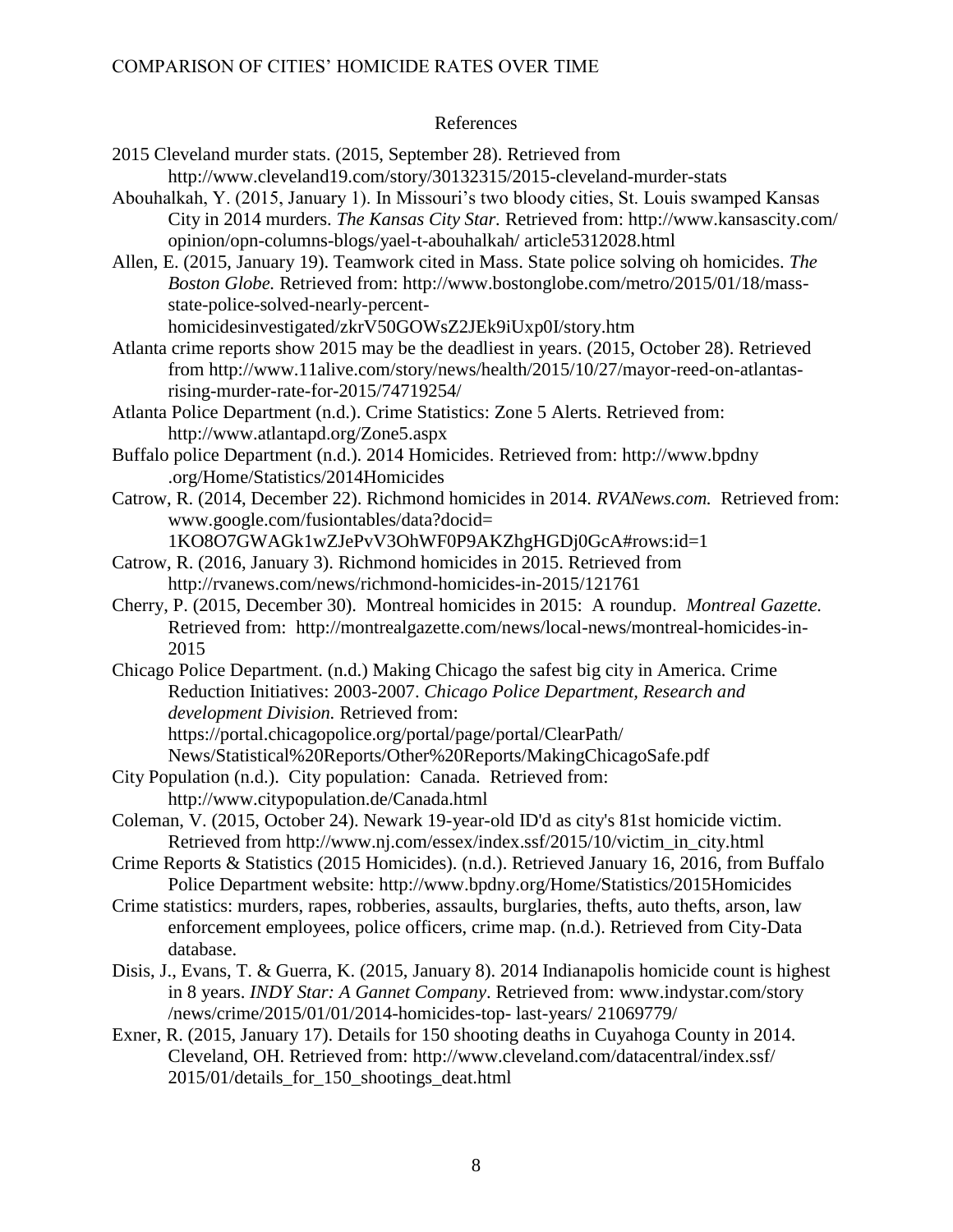- Gayla, A. (2015, January 1). LMPD: Louisville homicide rate went up in 2014. *WLKY: Live. Local. Late Breaking.* Retrieved from: http://www.wlky.com/news/LMPD-Louisvillehomicide-rate-went-up-in-2014/30491302
- Goggans, L. (2015, January 3). Memphis homicide rate increases in 2014. *Memphis Flyer: News Blog.* Retrieved from: www.memphisflyer.com/NewsBlog/archives/2015/01/03/memphis-homicide-rateincreases-in-2014
- Goodman, D. (2014, December 31). Murders in New York drop to a record low, but officers aren't celebrating. *The New York Times*. Retrieved from: [http://www.nytimes.com/2015/](http://www.nytimes.com/2015/01/01/)   $01/01/ny$  $01/01/ny$  region/new-york-city-murders-fall-but-the-police-arent-celebrating.html?  $r=0$
- Guza, M. (2016, January 19). Homicide rate in Pittsburgh down, diverges from U.S. stats; other violent crimes rise. Retrieved from http://triblive.com/news/allegheny/9825073- 74/reported-crime-fbi#axzz3xuKqqcx2
- Hallman, T. (2015, January 7). Dallas murder rate falls to lowest point since 1930. *The Dallas Morning News.* Retrieved from:<http://www.dallasnews.com/news/crime/headlines/2015> 0107-dallas-murder-rate-lowest-since-1930-police-say.ece
- Harding, M. (2014, December 31). More murdered in Pittsburgh in 2014 than any of previous 5 years. *TribLive.com.* Retrieved from: http://triblive.com/news/allegheny/7390773- 74/police-zappala-homicides?showmobile=false#axzz3NaaV0cKQ
- Harris, H. (2015, December 31). Oakland's homicide numbers rise for first time in two years. Retrieved from http://www.contracostatimes.com/breaking-news/ci\_29330519/oaklandshomicide-numbers-rise-first-time-two-years
- Hobbs, Stephen. (2015, January 19). Homicides solve rates drop. *The Denver Post: Denver and the West*. Retrieved from: [http://www.denverpost.com/news/ci\\_27346880/homicides](http://www.denverpost.com/news/ci_27346880/homicides-solve-rates-drop)[solve-rates-drop](http://www.denverpost.com/news/ci_27346880/homicides-solve-rates-drop)
- Homicide offences, number and rate, by province and territory (Number of homicides). (2015, November 25). Retrieved from Statistics Canada database.
- Hopkins, K. (2015, May 28). With shooting victim's death, Anchorage hits 16 homicides in 2015. Retrieved from KTTU News website: http://www.ktuu.com/news/news/trailerpark-shooting-victim-dies-at-hospital/33275358
- Houston, W. T. (2015, December 31). Homicides increase 54% in Washington D.C. for 2015. Retrieved from http://www.breitbart.com/big-government/2015/12/31/homicidesincrease-54-washington-d-c/
- Intentional homicide, number and rate per 100,000 population. (2013, June). Retrieved from UNdata database.
- Ivers, D. (2015, January 01). Declines in Newark, Camden drive N.J. homicides to 5-year low in 2014. *NJ: True Jersey*. Retrieved from: [www.nj.com/news/index.ssf/2015/01/declines](http://www.nj.com/news/index.ssf/2015/01/declines%20_in_newark_camden_drive_nj_homicides_down_15_percent_in_2014.html)  [\\_in\\_newark\\_camden\\_drive\\_nj\\_homicides\\_down\\_15\\_percent\\_in\\_2014.html](http://www.nj.com/news/index.ssf/2015/01/declines%20_in_newark_camden_drive_nj_homicides_down_15_percent_in_2014.html)

Local data power search. (n.d.). Retrieved from http://www.usa.com/

- Lopez, R. (2015, October 21). Murder rate surges in Dallas. Retrieved from http://www.wfaa.com/story/news/local/dallas-county/2015/10/22/murder-rate-surgesdallas/74372640/
- Maden, J. (2015, January 1). Lexington ends 2014 with 18 homicides; six are unresolved. *Kentucky.com.* Retrieved from:

<http://www.kentucky.com/2015/01/01/3620401/lexington-finishes-2014-with-18.html>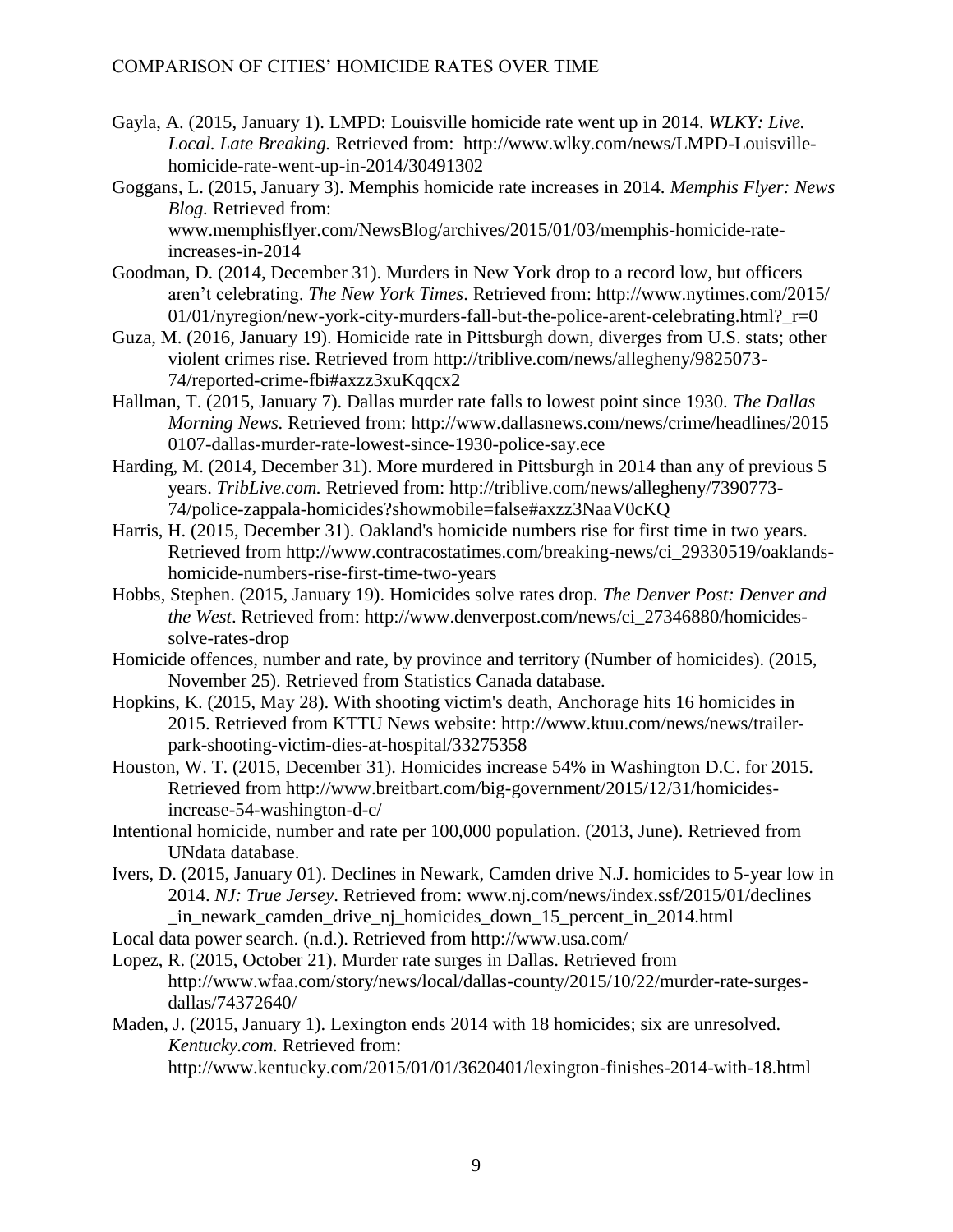- Manley, M. (2015, January 2). Crosses removed as LR crime count starts over for 2015. *Arkansas Matters.com.* Retrieved from:<http://www.arkansasmatters.com/story/d/story> /crosses-removed-as-lr-crime-count-starts-over-for/32387/srH3Sf2R\_EaKzxny01nwcw
- Martin, N. (2015, January 6). New Orleans murders down in 2014, but violent crime on the rise. *The Times-Picayune*. Retrieved from:<http://www.nola.com/crime/index.ssf/2015/01/> new\_orleans\_murders\_down\_in\_20.html
- Metropolitan Police Department (n.d.). District crime data at a glance: Homicide count. *DC.gov.* Retrieved from:<http://mpdc.dc.gov/page/district-crime-data-glance>
- Moreno, S. (2006) After Welcoming Evacuees, Houston Handles Spike in Crime. *The Washington Post.* Retrieved from: http://www.washingtonpost.com/wpdyn/content/article/ 2006/02/05/AR2006020500884.htm
- Nease, K. (2015, January 3). Ottawa 2014 homicide low despite record-high shootings. *CBC News*. Retrieved from: [http://www.cbc.ca/news/canada/ottawa/ottawa-2014-homicides](http://www.cbc.ca/news/canada/ottawa/ottawa-2014-homicides-low-despite-record-high-shootings-1.2849449)[low-despite-record-high-shootings-1.2849449](http://www.cbc.ca/news/canada/ottawa/ottawa-2014-homicides-low-despite-record-high-shootings-1.2849449)
- Nease, K. (2015, December 31). Ottawa homicides low in 2015 despite continued high rate of shootings. *CBC News*. Retrieved from: http://www.cbc.ca/news/canada/ottawa/ottawahomicides-2015-cases-1.3355361
- New Orleans murder map 2016. (n.d.). Retrieved from http://www.nola.com/crime/index.ssf/page/new\_orleans\_murders.html
- New York State Department of Criminal Justice Services (NYS DCJS). *Crime, Arrest and Firearm Activity Report: Data Reported through December 31, 2015*. Retrieved from http://www.criminaljustice.ny.gov/crimnet/ojsa/greenbook.pdf
- NY Databases (n.d.) Rochester Homicide. *Democrat & Chronicle*. Retrieved from: [http://rocdo](http://rocdo/) cs.democratandchronicle.com/map/rochester-homicides
- Police department city of New York Compstat report. (n.d.). Retrieved from http://www.nyc.gov/html/nypd/downloads/pdf/crime\_statistics/cs-en-us-city.pdf
- Public data, Population. (2015, July2 24). Retrieved from Google Public Data (Population) database.
- Rochester homicides. (n.d.). Retrieved from NY Databases.
- Russel, B. (2009). Homicide reduction in Richmond, Virginia: A strategic/tactical intelligence based approach for reducing homicides. Focus years 2005 through 2008. *Richmond Police Department.* Retrieved from:

https://winnipegcrime.files.wordpress.com/2011/11/russell-intelledpolicing.pdf

Seattle Police Department (n.d.). Crime statistics 2014: Citywide overview. Retrieved from: http://www.seattle.gov/police/crime/stats.htm

- Shedlock, J. (2015, January 3). Anchorage sees 13 homicides in 2014, fewest in 2 decades. *Alaska Dispatch News.* Retrieved from: www.adn.com/article/20150103/anchorage-sees-13-homicides-2014-fewest-2-decades
- Siegel, L. (2011). Chapter 1: Crime and Criminology. *Criminology* (11<sup>th</sup> edition).
- SLMPD 2016 UCR homicide analysis. (2016, 1 26). Retrieved from

http://www.slmpd.org/images/Homicide\_Stats\_for\_Website.pdf

- Sturtz, K. (2015, January 1). Syracuse police solved less than half of city's homicides in 2014. *Syracuse.com*. Retrieved from: [http://www.syracuse.com/news/index.ssf/2015/01](http://www.syracuse.com/news/index.ssf/2015/01%20/unsolved_sy%20racuse_homicides_of_2014.htm)  [/unsolved\\_sy racuse\\_homicides\\_of\\_2014.htm](http://www.syracuse.com/news/index.ssf/2015/01%20/unsolved_sy%20racuse_homicides_of_2014.htm)
- Sun, C. (2016, January 2). Two mass shootings led to increase in Colorado Springs homicides in 2015. Retrieved from http://gazette.com/two-mass-shootings-led-to-increase-in-coloradosprings-homicides-in-2015/article/1566962